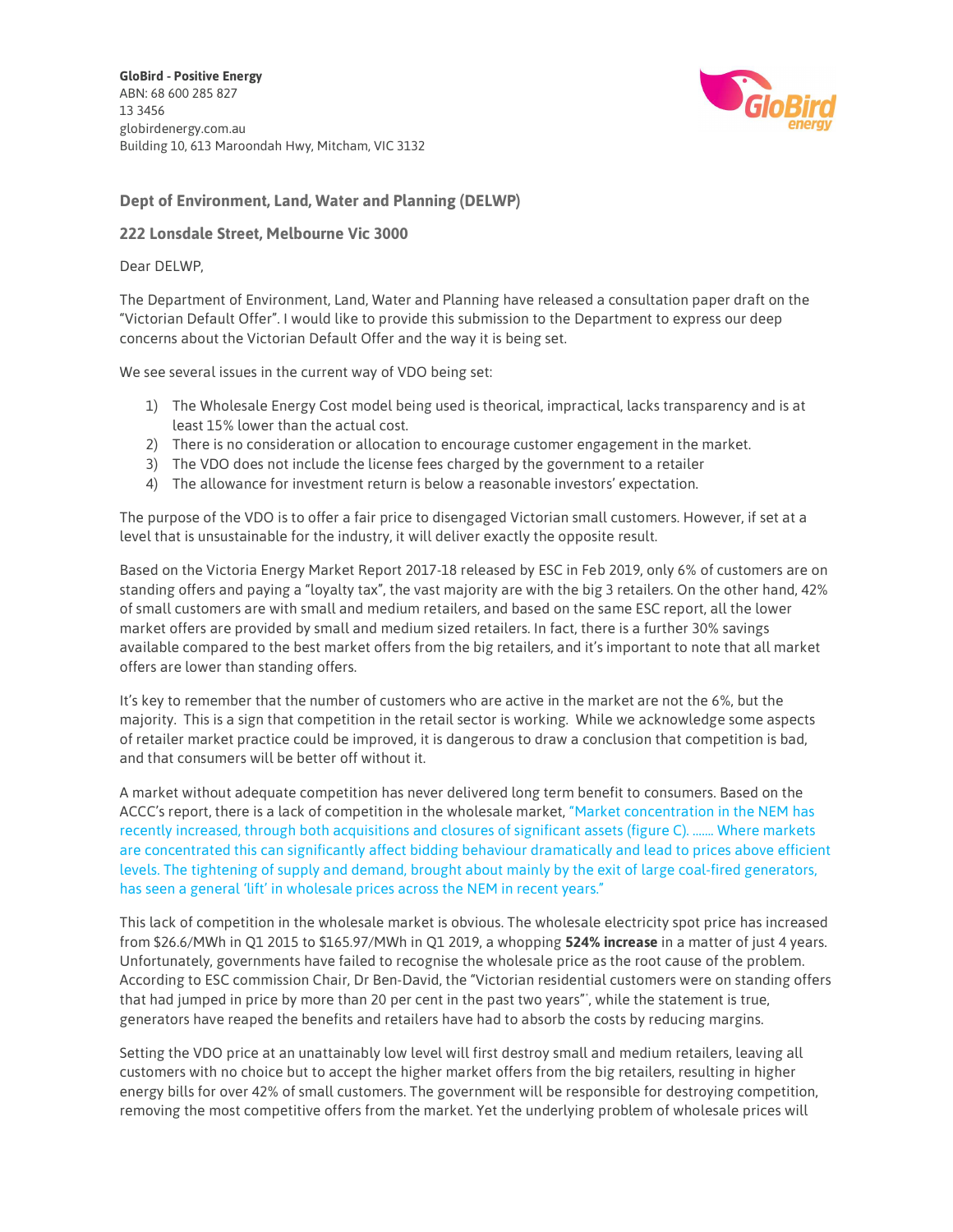GloBird - Positive Energy ABN: 68 600 285 827 13 3456 globirdenergy.com.au Building 10, 613 Maroondah Hwy, Mitcham, VIC 3132



still be left unsolved. It is inevitable that the government will eventually be forced to price the VDO correctly which means the government will have to introduce an electricity price rise to the public.

The VDO is supposed to act as a default for disengaged customers and to replace standing offers and it will be referenced by all market offers, making it effectively a ceiling price for all market offers. It should not be the goal of the VDO to compete directly with the leanest offers on the market. It is simply there to protect disengaged customers from paying unreasonably high rates.

The terms of reference are to arrive at a VDO price that will deliver a "reasonably priced electricity offer without impeding the consumer benefits experienced by those who are active in the market." To achieve this, there must remain a visible gap between the VDO and a market offer by a lean and efficient retailer that acts as an incentive for customers to engage in the market to prompt competition. Unfortunately, the calculation of the VDO does not do so. The result of a lower ceiling will inevitably discourage customer engagement, reduce competition, and ultimately remove the benefit currently experienced by active customers.

When setting the VDO price, it is important to remember we are only a retailer. We buy energy on the wholesale market, hedge risk, add a small margin, and arrive at our own retail price. Until the VDO, if wholesale prices go up, we could change our retail price accordingly. The VDO changes all this. It forces us to sell at a price not set by us.

GloBird Energy would be happy to sell power at any price deemed fair by the government, so long as the wholesale cost is also set by the government accordingly, which is not possible in today's wholesale market environment. Therefore, it is important that when calculating the Wholesale Energy Cost (WEC) for the VDO, it should be calculated with the actual cost a retailer faces in the real world, plus some consideration to cater for the demand forecasting variance, unpredictable wholesale market movements, and the kind of nonoptimal pricing that arises when a human being trades in the market without the benefit of knowing what tomorrow's market will do.

The WEC must include all the actual costs of transacting in the wholesale energy market and the full cost of risk management. The ESC's draft release raises grave concerns, because it shows that this has not been done appropriately. When putting together a WEC model, it must allow for the way an actual retailer hedges risk. Importantly, the model should consider:

- 1. The model must be open and transparent, so it can be easily verified independently
- 2. The seasonal nature of electricity including summer, and how this effects price & cost.
- 3. The kind of hedging products that are liquid and available.
- 4. The fact that forecast demand is an estimate, and actual demand is not known until after the fact, and the cost when actual load and the hedged load differ.
- 5. The cost of transactions, the cost to hold the hedging portfolio, and the funding costs to meet the wholesale market prudential requirement.
- 6. The important difference between Fin year and Cal year futures when setting the price for the second half of 2019.

If the above principles and cost are ignored or underestimated, then the WEC will be set too low. The draft release prompted us to compare the difference between the Frontier WEC and the actual WEC. There is a marked difference. The result is catastrophic, especially for small retailers like us who are already delivery some of the most completive prices to consumers.

In addition, the VDO does not include the license fees being charged by the state government, while small, it is still an extra cost to retailers operating in Victoria. And finally, the ROI being set by the VDO is lower than a reasonable investor's expectations, instead, it is even lower than the actual dividend paid by many ASX listed